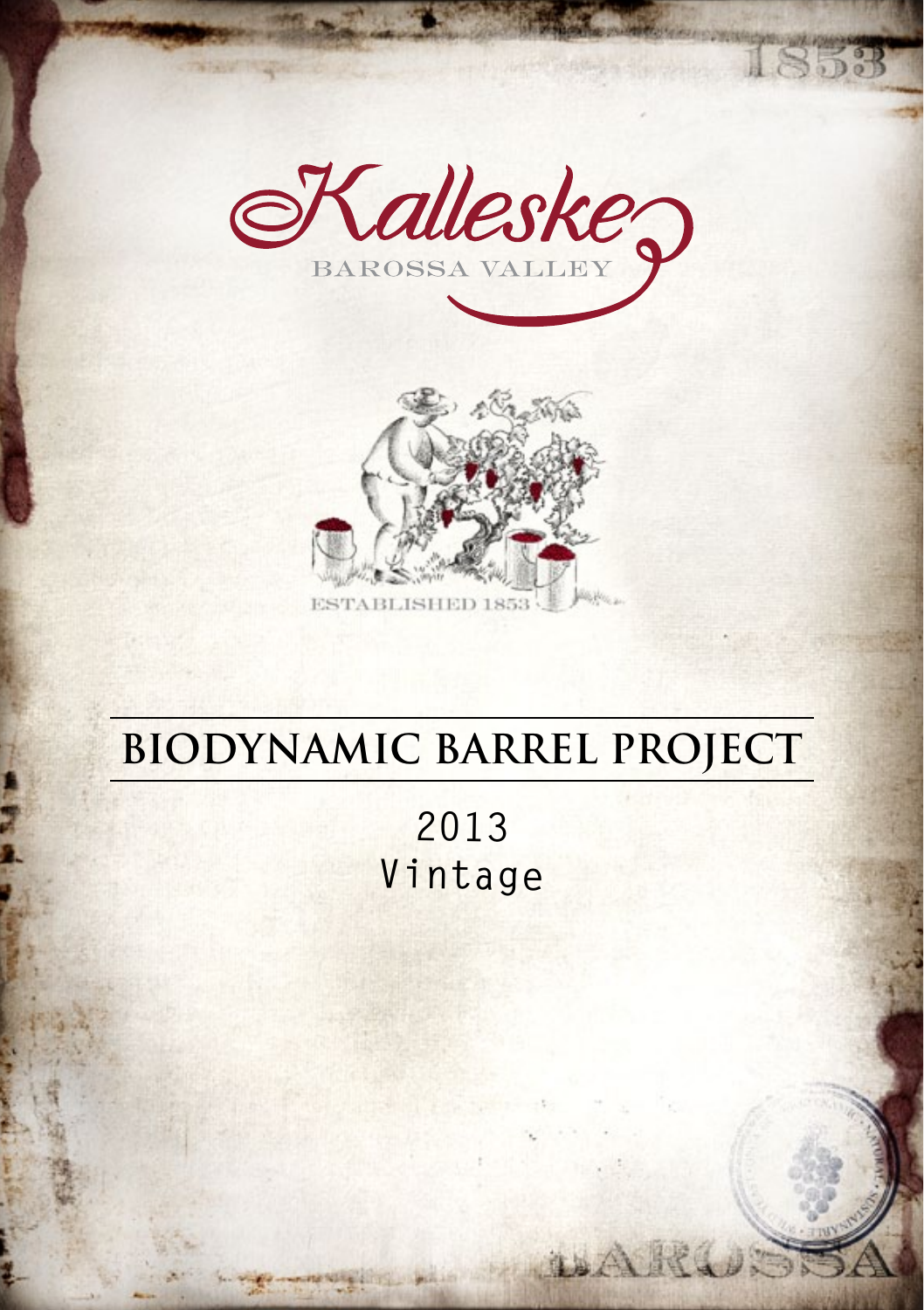### **INTRODUCTION**

In 1853 our Kalleske farm was established at Moppa, just north of the village of Greenock in South Australia's Barossa Valley. Six generations of our family have farmed this diverse property of vineyard, sheep, cattle and cropping with each generation being vigilant in preserving and enhancing the natural environment. Sustainability and ongoing environmental practices are at the core of our Kalleske farming, grapegrowing and winemaking with all operations certified organic and biodynamic. Organic/biodynamic farming is not only good for the environment but it ensures the grapes produced are balanced and wholesome with vitality and integrity that reflect their origins of our Kalleske vineyard.

As biodynamics is a fundamental part of our philosophy, it was a natural extension for us to explore the use of biodynamic barrels, so that is what we did when the French Cooper, Tonnellerie Bordelaise, invited us to be the first in Australia to use their Biodynamic barrels. In 2010, Tonnellerie Bordelaise started a new project - to harvest wood based on existing biodynamic/moon cycle principles. Small lots in the Chateauroux and Loches forest were harvested on specific days (flower/fruit/root days). After a few months the staves were split on corresponding days. Then manufacture and toasting occurred on the same moon cycle as harvesting and splitting.

The effect of the moon and planetary cycles on plants has been well documented over time. Each day (or part of a day) can be defined as a flower, fruit, root or leaf day depending on the cycle of the moon/planets and their astrological position. Depending on the day 'type' when an activity is undertaken on a plant will affect it in a different way. Each of the four day types is associated with the four elements of the earth and corresponding zodiac sign as follows:

| Root   | Taurus, Virgo, Capricorn |
|--------|--------------------------|
| Leaf   | Cancer, Scorpio, Pisces  |
| Flower | Gemini, Libra, Aquarius  |
| Fruit  | Aries, Leo, Sagittarius  |
|        |                          |

With trees, for over 2,000 years many cultures have undertaken harvest on specific days depending on the tree type and required form of utilisation for the timber. The first written evidence of this knowledge dates back to Theophrastus of Eresos  $(372-287 \,\text{BC})$ , who in his History of Plants  $(V, 1, 3)$  states that there is an appropriate moon cycle and season for cutting trees. This awareness has passed down to our times. Today, there is ample scientific evidence to back up this age old wisdom with the most common example being that trees felled on a full-moon produce lighter softer wood that are more prone to rot compared to new-moon trees giving denser wood that is heavier and more adequate for construction. So, based on this well established knowledge we are ardent to present three wines exploring the nuances of certain oak tree harvest and barrel coopering days and their effects on wine.

Tony & Troy Kalleske, February 2015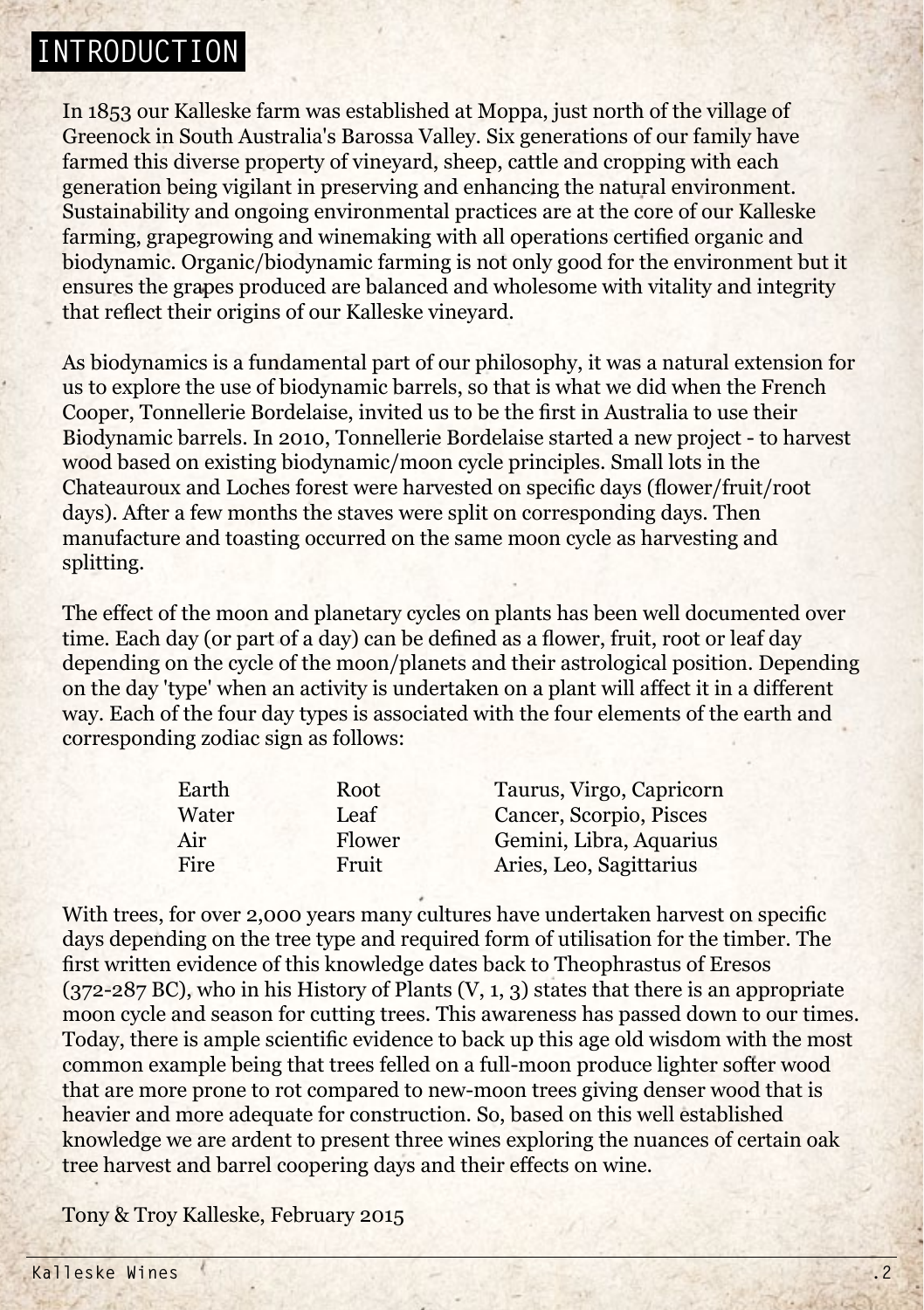## **VINTAGE & WINEMAKING**

#### **Vineyard:**

The vineyard we chose for this biodynamic barrel project was our Kalleske Greenock Shiraz block. The vineyard consists of shallow, sandy loam soil over deep red clay and limestone, providing ideal conditions for Shiraz vines. Wine from this vineyard is rich and solid and combines well with new French oak, allowing expression and harmony of both fruit and barrel.

#### **Growing Season:**

Vintage 2013 was a great quality year. However, yields were lower than average as a result of a very dry season, with less than half the normal growing season rainfall. It was also warmer than average with the dry and warm conditions resulting in vintage being three weeks earlier than normal. Importantly though, quality was amazing with intense and generous wines.

#### **Winemaking:**

The grapes were picked on March 4th 2013. After picking, the grapes were destemmed into an open top fermenter. Each batch was fermented warm (up to 30 degrees C) with hand pumpovers twice a day for 14 days on skins prior to pressing. To respect the fruit and typicity of the vineyard, as with all our Kalleske wines, native yeast conducted the fermentation and no enzymes or tannins were added. After pressing off skins the wine was settled in tank prior to filling to the new Tonnellerie Bordelaise hogsheads (300L), each a different type, being flower, fruit and root barrel respectively. The wines underwent natural malolactic fermentation in barrel. On completion of malolactic fermentation, each barrel was racked separately prior to returning the wine to its original barrel. The wine was matured in barrel for nineteen months. In October 2014, each barrel was solely racked for bottling, ensuring the individuality of each barrel type was maintained.

#### **Tasting Notes:**

In the following pages there are detailed tasting notes on each of the three wines from the specific barrel types. These wines were tasted on numerous occasions by several individuals and importantly each time they were tasted **blind**. This ensured the consolidated notes are honest and authentic.

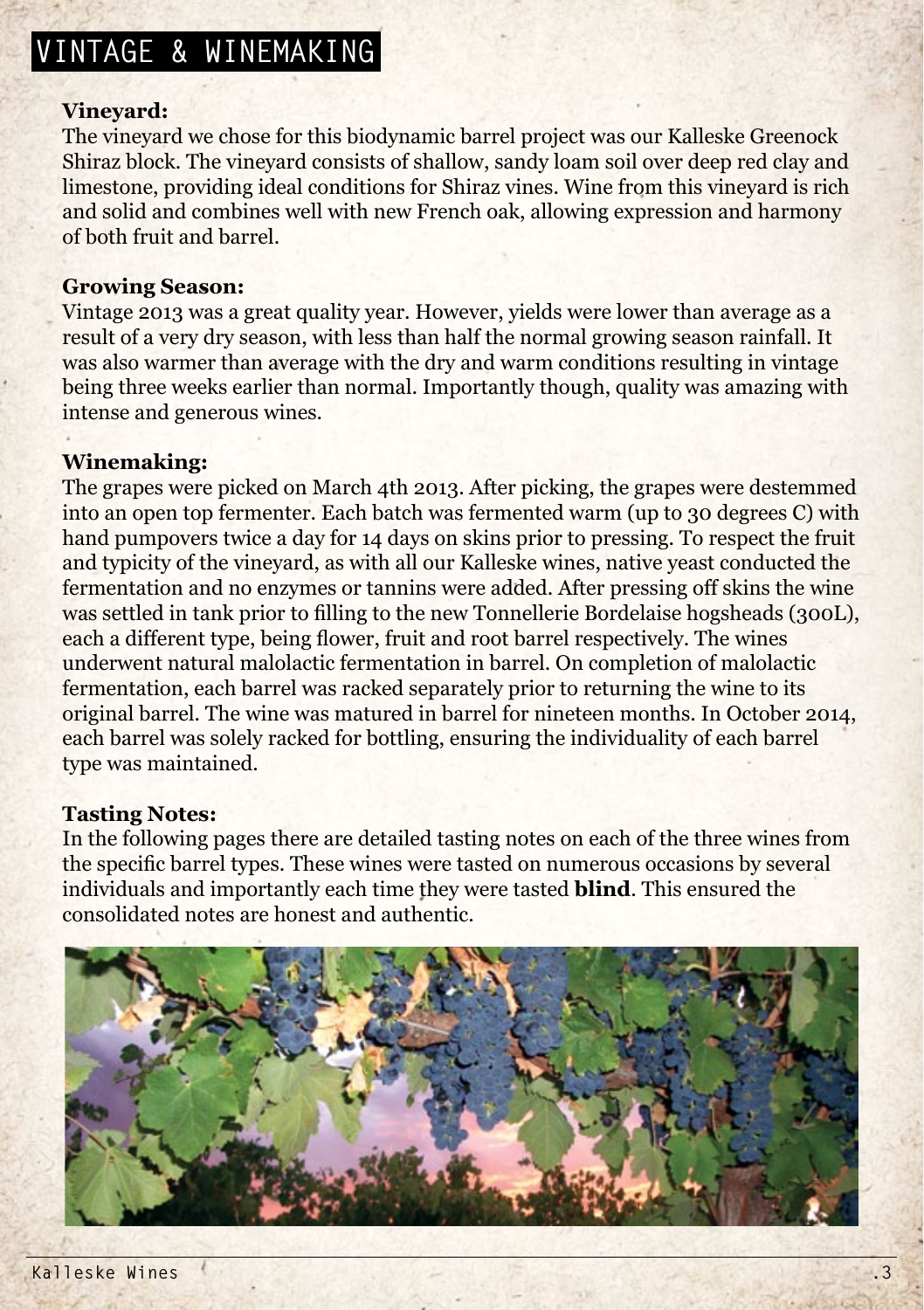## **FLOWER BARREL**

#### **Colour:**

Deep magenta red with purple hues.

#### **Aroma:**

Initially very expressive and fruit forward. Ethereal, extremely lifted fruit and pretty floral notes. Lots of ripe plum and raspberry jam, cherry brandy, star anise, liquorice, Chinese 5 spice and cardamom. And with more air, blackcurrant fruits emerge. Oak is evident but well hidden behind the fruit.

#### **Palate:**

The fruit follows through nicely on the palate which initially shows tart acid on entry before tapering away and balancing well. Tannins are very soft. Whilst a generous mouth-feel, perhaps a touch lighter and shyer on the palate than the others. Oak is in the background and only shows in the lingering aftertaste, although slightly shorter finish than the others.

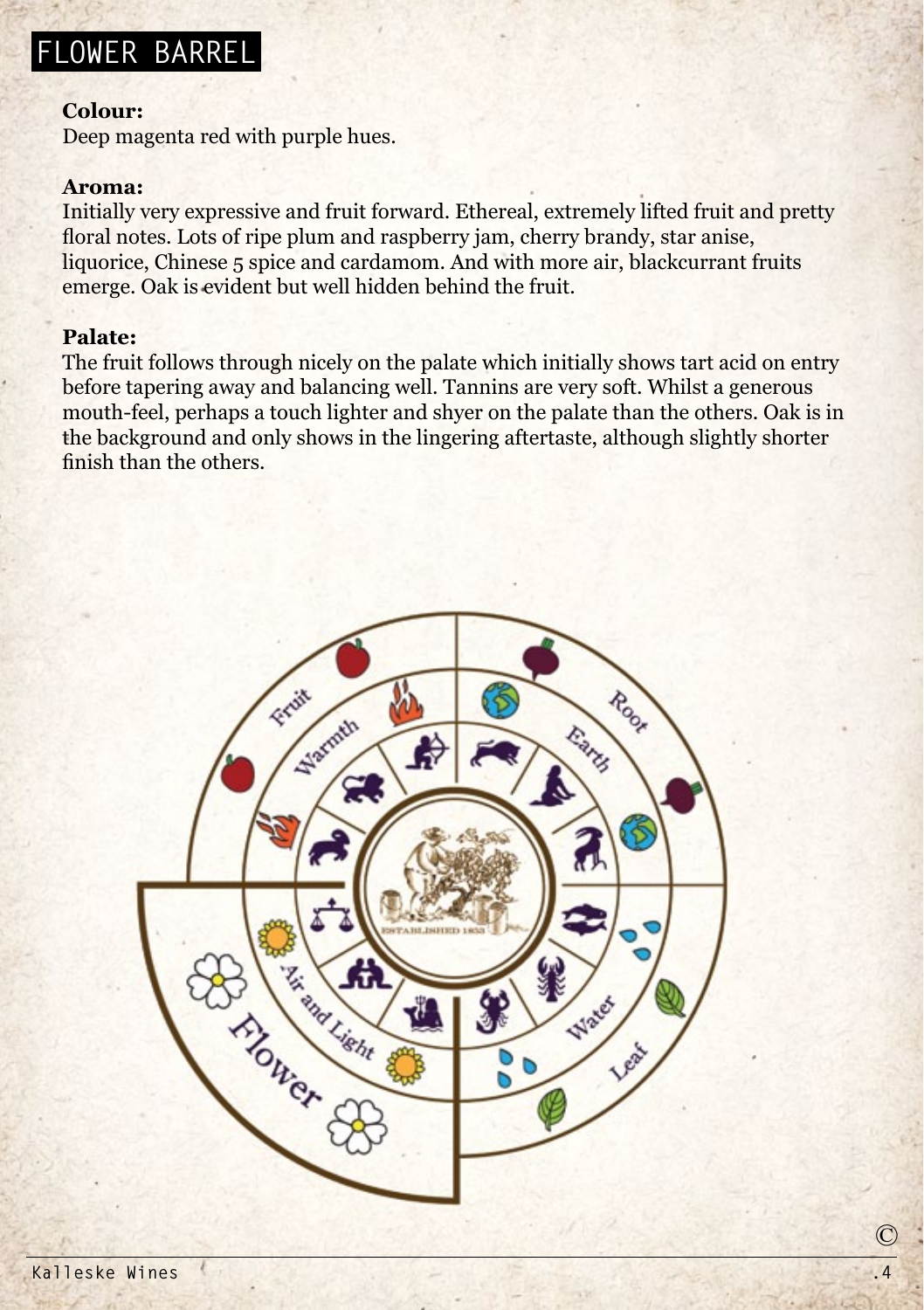## **FRUIT BARREL**

#### **Colour:**

Opaque magenta with slightly more purple on the rim.

#### **Aroma:**

Most richness and depth. Lifted pretty fruits hiding below what seems to be a lot more dark fruit. Plenty of plums and prunes, cherry, liquorice and spice. Seems a little more dense. Complimenting the red and black fruits are some savoury and olive notes. Oak is quite prominent with toast and cedar aromatics. An overall very complex aroma, more so than the others.

#### **Palate:**

Plush fruit is the first thing the palate opens with. Following the plush fruit is some sweet chocolatey oak and dry chalky tannin. The chalkiness fades into delicious length and the olive and cherry kick around for a long time. This is a big and full-bodied wine, very solid with dense fruit and rich oak, but the wine has enough tension to carry it. There is a beautiful rounded mouth-feel and it is completed by a very lingering finish. The most balanced and harmonious wine.

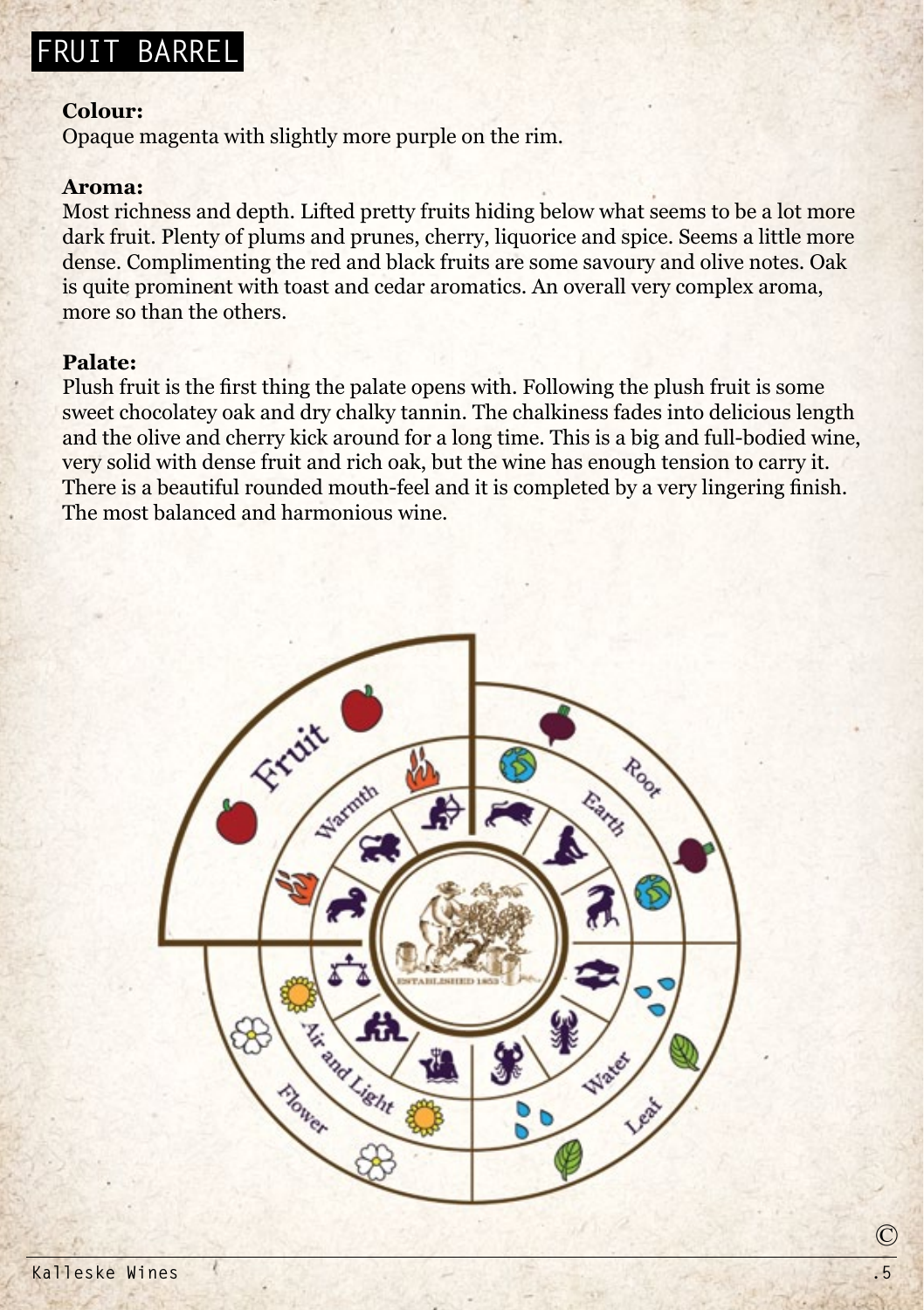### **ROOT BARREL**

#### **Colour:**

Opaque magenta, with deep rusty red/purple hues.

#### **Aroma:**

Brooding, initially a little shy then dusty and brambly with prune, plums, candied olives, spice and clove. Dark fruits are combined with ample spice and savoury aromatics together with a touch of earth. After time in the glass woody aromas emerge. Certainly not as highly floral/fruit lifted as the others.

#### **Palate:**

Initially big and full-bodied followed by intense tannin. Tannins are very dry and chalky, certainly the most tannic of all. Dark fruits and choc mint are evident but woody characters are quite forward and certainly dominating more so than the other barrels. Acid is not overly prominent but shows itself more at the end, combining with the dry tannins to give an almost rusty metallic finish that also shows a touch of warmth. At present not as harmonious as the other barrels, but the tannin profile of this wine will give it great longevity.

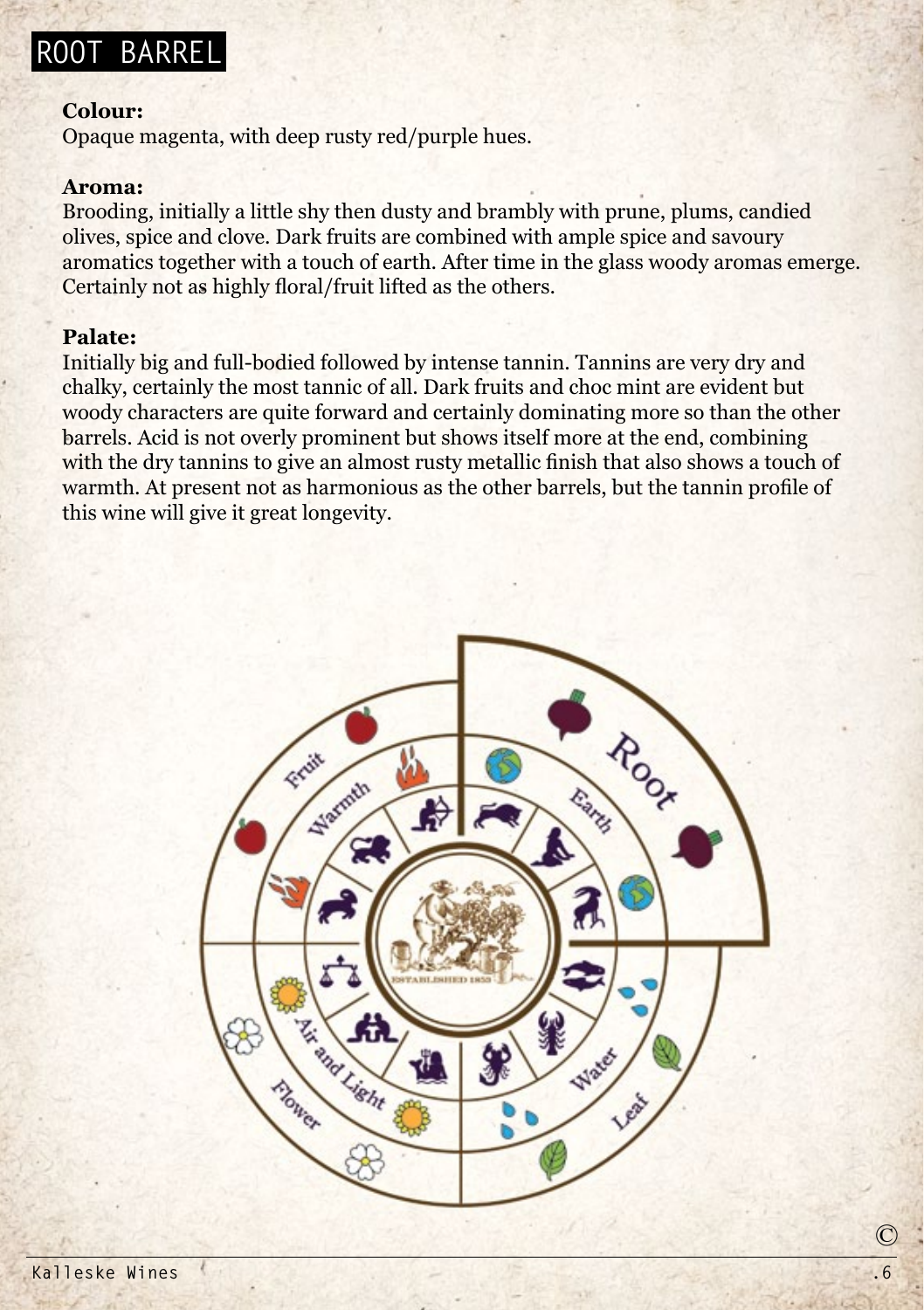## **BIODYNAMIC BARRELS**